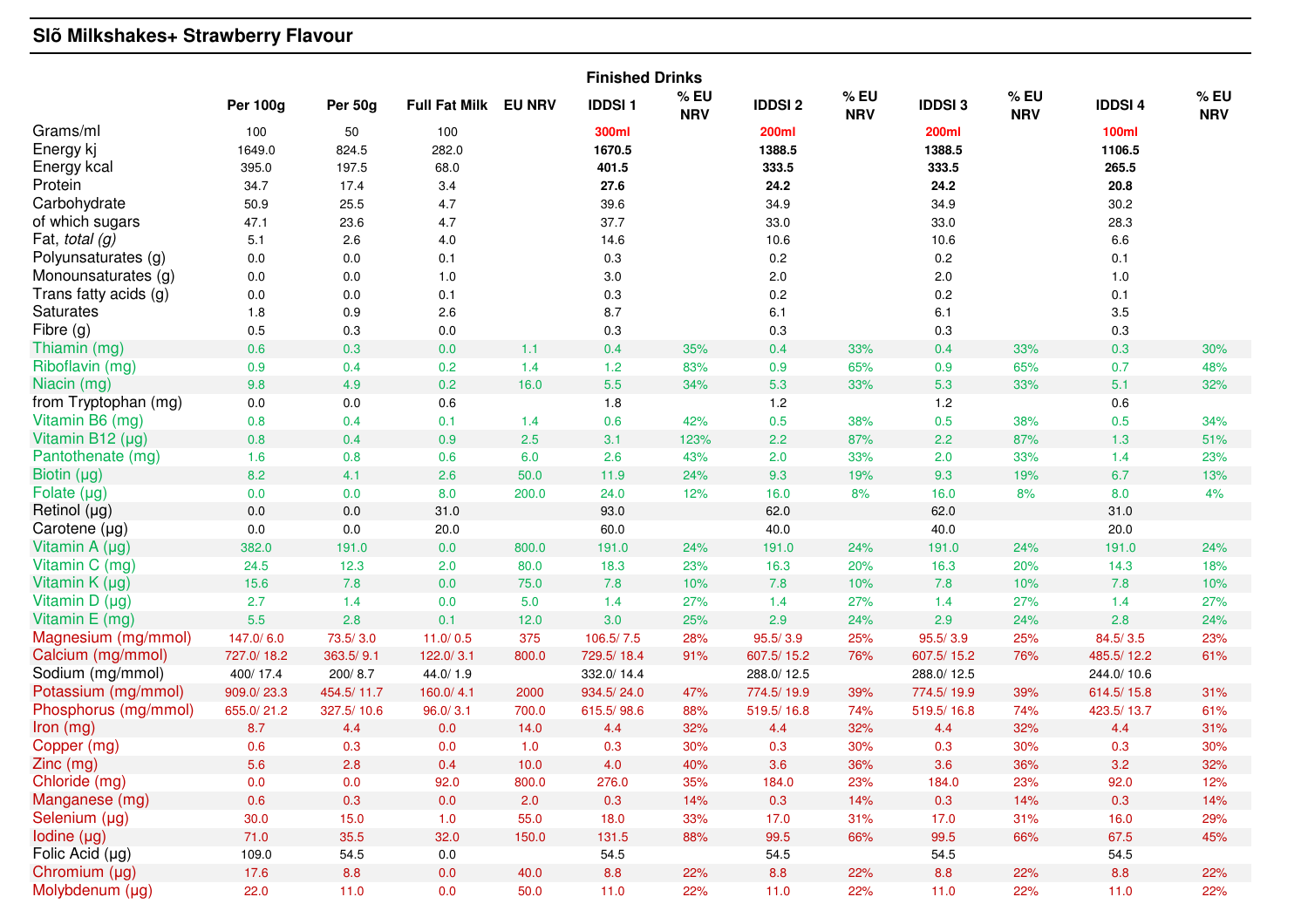**Ingredients** (Allergens in **bold.** Suitable for Vegetarians).

Skim **Milk** Powder, Fructose, Calcium Caseinate (**Milk**), Whey Protein Concentrate **(Milk, Soya**), Vegetable Oils (Sunflower Oil, Refined Palm Oil), **Soya** Protein Isolate, Glucose Syrup Solids (**Wheat Gluten**), Clearcel (E466), Minerals (Dairy Calcium (**Milk**)), Magnesium Oxide, Ferric Pyrophosphate, Zinc Sulphate, Manganese Sulphate, Copper Sulphate, Potassium Iodide, Sodium Molybdate, Chromium Chloride, Sodium Selenite, Vitamins (A, Thiamin, Riboflavin, B6, B12, C, D, E, K, Folate, Niacin, Pantothenic Acid, Biotin) Inulin, Thickener (E412), Strawberry Flavour (0.5%), Colour (E162), Green Tea Extract, Emulsifiers (Lecithin, E471, E472c) Anti Caking Agent (E551), Maize.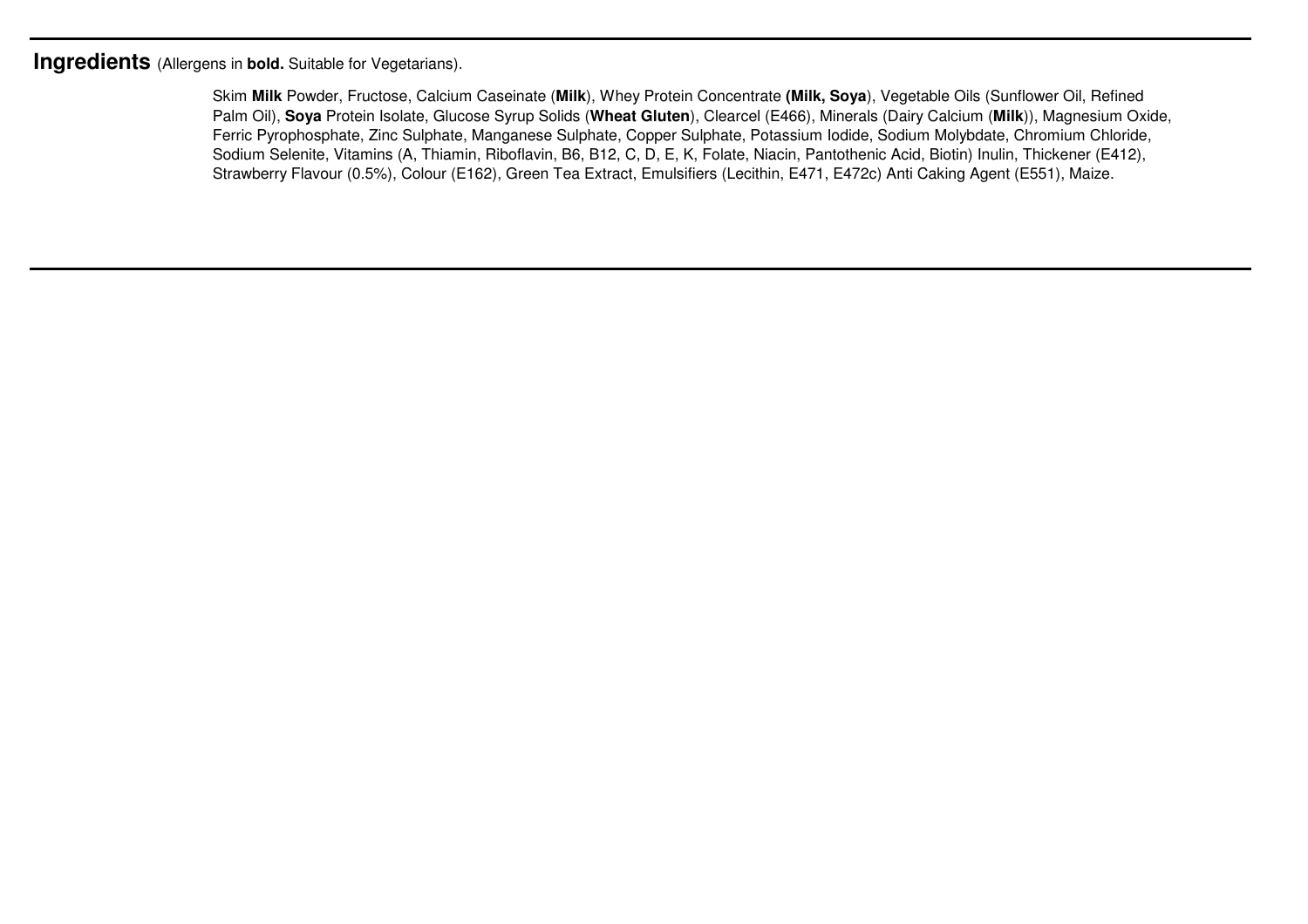# **Slõ Milkshakes+ Chocolate Flavour**

|                       | <b>Finished Drinks</b> |            |                      |        |               |                      |               |                      |               |                      |               |                   |
|-----------------------|------------------------|------------|----------------------|--------|---------------|----------------------|---------------|----------------------|---------------|----------------------|---------------|-------------------|
|                       | <b>Per 100g</b>        | Per 50g    | <b>Full Fat Milk</b> |        | <b>IDDSI1</b> | $%$ EU<br><b>NRV</b> | <b>IDDSI2</b> | $%$ EU<br><b>NRV</b> | <b>IDDSI3</b> | $%$ EU<br><b>NRV</b> | <b>IDDSI4</b> | %EU<br><b>NRV</b> |
| Grams/ml              | 100                    | 50         | 100                  |        | 300ml         |                      | 200ml         |                      | <b>200ml</b>  |                      | <b>100ml</b>  |                   |
| Energy kj             | 1602.0                 | 801.0      | 282.0                |        | 1647.0        |                      | 1365.0        |                      | 1365.0        |                      | 1083.0        |                   |
| Energy kcal           | 383.0                  | 191.5      | 68.0                 |        | 395.5         |                      | 327.5         |                      | 327.5         |                      | 259.5         |                   |
| Protein               | 34.0                   | 17.0       | 3.4                  |        | 27.2          |                      | 23.8          |                      | 23.8          |                      | 20.4          |                   |
| Carbohydrate          | 49.2                   | 24.6       | 4.7                  |        | 38.7          |                      | 34.0          |                      | 34.0          |                      | 29.3          |                   |
| of which sugars       | 45.1                   | 22.6       | 4.7                  |        | 36.7          |                      | 32.0          |                      | 32.0          |                      | 27.3          |                   |
| Fat, total $(g)$      | 4.5                    | 2.3        | 4.0                  |        | 14.3          |                      | 10.3          |                      | 10.3          |                      | 6.3           |                   |
| Polyunsaturates (g)   | 0.0                    | 0.0        | 0.1                  |        | 0.3           |                      | 0.2           |                      | 0.2           |                      | 0.1           |                   |
| Monounsaturates (g)   | 0.0                    | 0.0        | 1.0                  |        | $3.0\,$       |                      | 2.0           |                      | 2.0           |                      | 1.0           |                   |
| Trans fatty acids (g) | $0.0\,$                | 0.0        | 0.1                  |        | 0.3           |                      | 0.2           |                      | 0.2           |                      | 0.1           |                   |
| <b>Saturates</b>      | 2.4                    | 1.2        | 2.6                  |        | 9.0           |                      | 6.4           |                      | 6.4           |                      | 3.8           |                   |
| Fibre (g)             | 0.6                    | 1.1        | $0.0\,$              |        | 1.1           |                      | 1.1           |                      | 1.1           |                      | $1.1$         |                   |
| Thiamin (mg)          | 0.6                    | 0.4        | $0.0\,$              | 1.1    | 0.5           | 45%                  | 0.5           | 42%                  | 0.5           | 42%                  | 0.4           | 39%               |
| Riboflavin (mg)       | 0.9                    | 0.4        | 0.2                  | 1.4    | $1.2$         | 83%                  | 0.9           | 65%                  | 0.9           | 65%                  | 0.7           | 48%               |
| Niacin (mg)           | 9.8                    | 4.9        | 0.2                  | 16.0   | $5.5\,$       | 34%                  | 5.3           | 33%                  | 5.3           | 33%                  | 5.1           | 32%               |
| from Tryptophan (mg)  | $0.0\,$                | $0.0\,$    | $0.6\,$              |        | $1.8$         |                      | $1.2\,$       |                      | 1.2           |                      | 0.6           |                   |
| Vitamin B6 (mg)       | 0.8                    | 0.4        | 0.1                  | 1.4    | 0.6           | 42%                  | 0.5           | 38%                  | 0.5           | 38%                  | 0.5           | 34%               |
| Vitamin B12 (µg)      | 0.8                    | 0.4        | 0.9                  | 2.5    | 3.1           | 123%                 | 2.2           | 87%                  | 2.2           | 87%                  | 1.3           | 51%               |
| Pantothenate (mg)     | 1.6                    | 0.8        | 0.6                  | 6.0    | 2.6           | 43%                  | 2.0           | 33%                  | 2.0           | 33%                  | 1.4           | 23%               |
| Biotin (µg)           | 8.2                    | 4.1        | 2.6                  | 50.0   | 11.9          | 24%                  | 9.3           | 19%                  | 9.3           | 19%                  | 6.7           | 13%               |
| Folate $(\mu g)$      | 0.0                    | 0.0        | 8.0                  | 200.0  | 24.0          | 12%                  | 16.0          | 8%                   | 16.0          | 8%                   | 8.0           | 4%                |
| Retinol (µg)          | 0.0                    | 0.0        | 31.0                 |        | 93.0          |                      | 62.0          |                      | 62.0          |                      | 31.0          |                   |
| Carotene (µg)         | 0.0                    | 0.0        | 20.0                 |        | 60.0          |                      | 40.0          |                      | 40.0          |                      | 20.0          |                   |
| Vitamin A (µg)        | 382.0                  | 191.0      | 0.0                  | 800.0  | 191.0         | 24%                  | 191.0         | 24%                  | 191.0         | 24%                  | 191.0         | 24%               |
| Vitamin C (mg)        | 24.5                   | 12.3       | 2.0                  | 80.0   | 18.3          | 23%                  | 16.3          | 20%                  | 16.3          | 20%                  | 14.3          | 18%               |
| Vitamin K (µg)        | 15.6                   | 7.8        | 0.0                  | 75.0   | 7.8           | 10%                  | 7.8           | 10%                  | 7.8           | 10%                  | 7.8           | 10%               |
| Vitamin D (µg)        | 2.7                    | 1.4        | 0.0                  | 5.0    | 1.4           | 27%                  | 1.4           | 27%                  | 1.4           | 27%                  | 1.4           | 27%               |
| Vitamin E (mg)        | 5.5                    | 2.8        | 0.1                  | 12.0   | 3.0           | 25%                  | 2.9           | 24%                  | 2.9           | 24%                  | 2.8           | 24%               |
| Magnesium (mg/mmol)   | 147.0/6.0              | 73.5/3.0   | 11.0/0.5             | 375    | 106.5/7.5     | 28%                  | 95.5/3.9      | 25%                  | 95.5/3.9      | 25%                  | 84.5/3.5      | 23%               |
| Calcium (mg/mmol)     | 727.0/18.2             | 363.5/9.1  | 122.0/3.1            | 800.0  | 729.5/18.4    | 91%                  | 607.5/15.2    | 76%                  | 607.5/15.2    | 76%                  | 485.5/12.2    | 61%               |
| Sodium (mg/mmol)      | 400/17.4               | 200/8.7    | 44.0/1.9             |        | 332.0/14.4    |                      | 288.0/12.5    |                      | 288.0/12.5    |                      | 244.0/10.6    |                   |
| Potassium (mg/mmol)   | 909.0/23.3             | 454.5/11.7 | 160.0/4.1            | 2000   | 934.5/24.0    | 47%                  | 774.5/19.9    | 39%                  | 774.5/19.9    | 39%                  | 614.5/15.8    | 31%               |
| Phosphorus (mg/mmol)  | 655.0/21.2             | 327.5/10.6 | 96.0 / 3.1           | 700.0  | 615.5/98.6    | 88%                  | 519.5/16.8    | 74%                  | 519.5/16.8    | 74%                  | 423.5/13.7    | 61%               |
| Iron (mg)             | 8.7                    | 4.4        | 0.0                  | 14.0   | 4.4           | 32%                  | 4.4           | 32%                  | 4.4           | 32%                  | 4.4           | 31%               |
| Copper (mg)           | 0.6                    | 0.3        | 0.0                  | 1.0    | 0.3           | 30%                  | 0.3           | 30%                  | 0.3           | 30%                  | 0.3           | 30%               |
| Zinc (mg)             | 5.6                    | 2.8        | 0.4                  | $10.0$ | 4.0           | 40%                  | 3.6           | 36%                  | 3.6           | 36%                  | 3.2           | 32%               |
| Chloride (mg)         | 0.0                    | 0.0        | 92.0                 | 800.0  | 276.0         | 35%                  | 184.0         | 23%                  | 184.0         | 23%                  | 92.0          | 12%               |
| Manganese (mg)        | 0.6                    | 0.3        | 0.0                  | 2.0    | 0.3           | 14%                  | 0.3           | 14%                  | 0.3           | 14%                  | 0.3           | 14%               |
| Selenium (µg)         | 30.0                   | 15.0       | 1.0                  | 55.0   | 18.0          | 33%                  | 17.0          | 31%                  | 17.0          | 31%                  | 16.0          | 29%               |
| Iodine (µg)           | 71.0                   | 35.5       | 32.0                 | 150.0  | 131.5         | 88%                  | 99.5          | 66%                  | 99.5          | 66%                  | 67.5          | 45%               |
| Folic Acid (µg)       | 109.0                  | 54.5       | $0.0\,$              |        | 54.5          |                      | 54.5          |                      | 54.5          |                      | 54.5          |                   |
| Chromium (µg)         | 17.6                   | 8.8        | 0.0                  | 40.0   | 8.8           | 22%                  | 8.8           | 22%                  | 8.8           | 22%                  | 8.8           | 22%               |
| Molybdenum (µg)       | 22.0                   | $11.0$     | 0.0                  | 50.0   | 44.0          | 88%                  | $11.0$        | 22%                  | $11.0$        | 22%                  | 11.0          | 22%               |
|                       |                        |            |                      |        |               |                      |               |                      |               |                      |               |                   |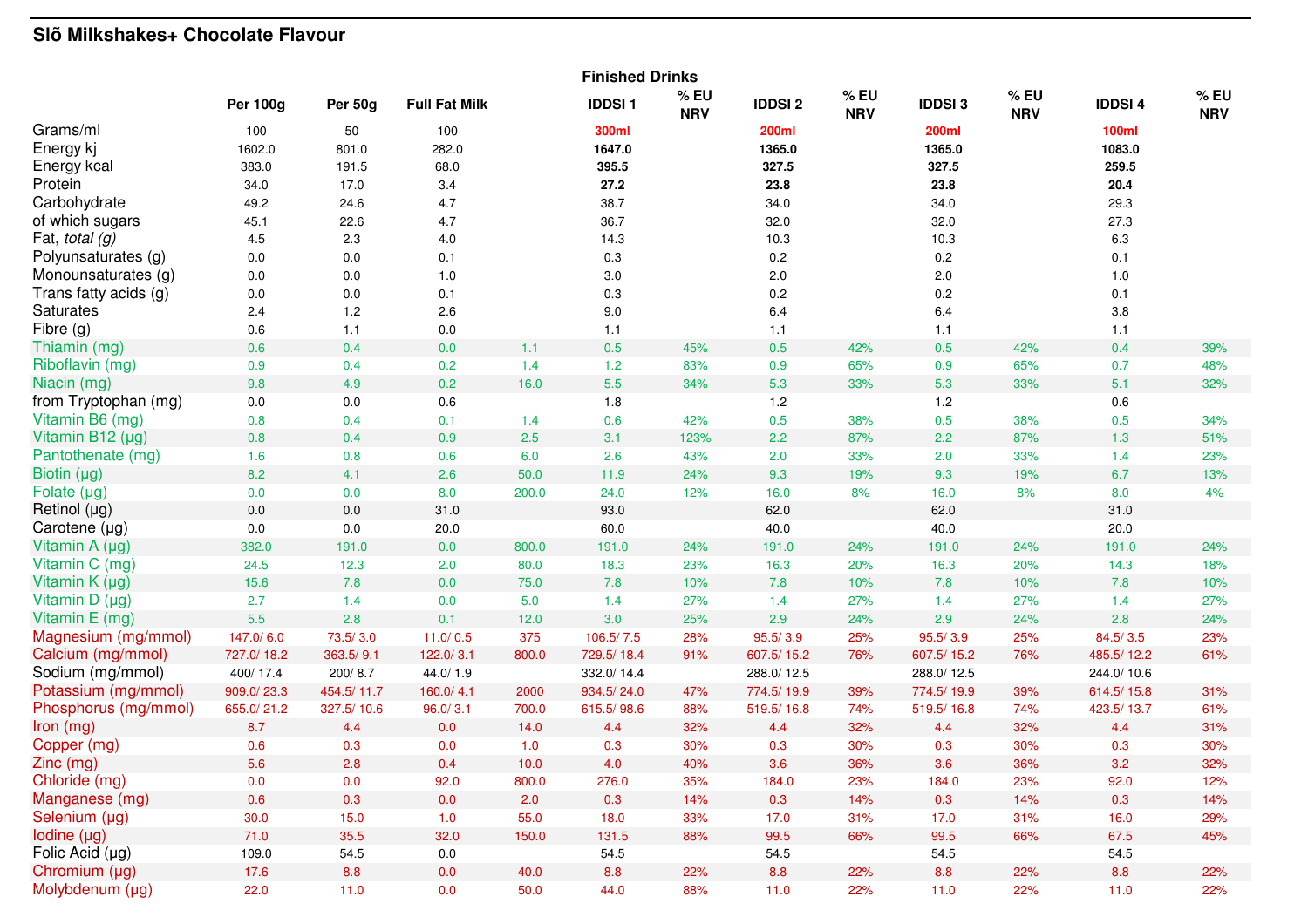**Ingredients** (Allergens in **bold.** Suitable for Vegetarians).

Skim **Milk** Powder, Fructose, Calcium Caseinate (**Milk**), Whey Protein Concentrate (**Milk, Soya**), Vegetable Oils (Sunflower Oil, Refined Palm Oil), Cocoa Powder (5%), **Soya** Protein Isolate, Glucose Syrup Solids (**Wheat, Gluten**), Clearcel (E466), Minerals (Dairy Calcium (**Milk**)), Magnesium Oxide, Ferric Pyrophosphate, Zinc Sulphate, Manganese Sulphate, Copper Sulphate, Potassium Iodide, Sodium Molybdate, Chromium Chloride, Sodium Selenite, Vitamins (A, Thiamin, Riboflavin, B6, B12, C, D, E, K, Folate, Niacin, Pantothenic Acid, Biotin) Inulin, Thickener (E412), Chocolate Flavour (0.3%), Green Tea Extract, Emulsifiers (Lecithin, E471, E472c) Anti Caking Agent (E551), Maize.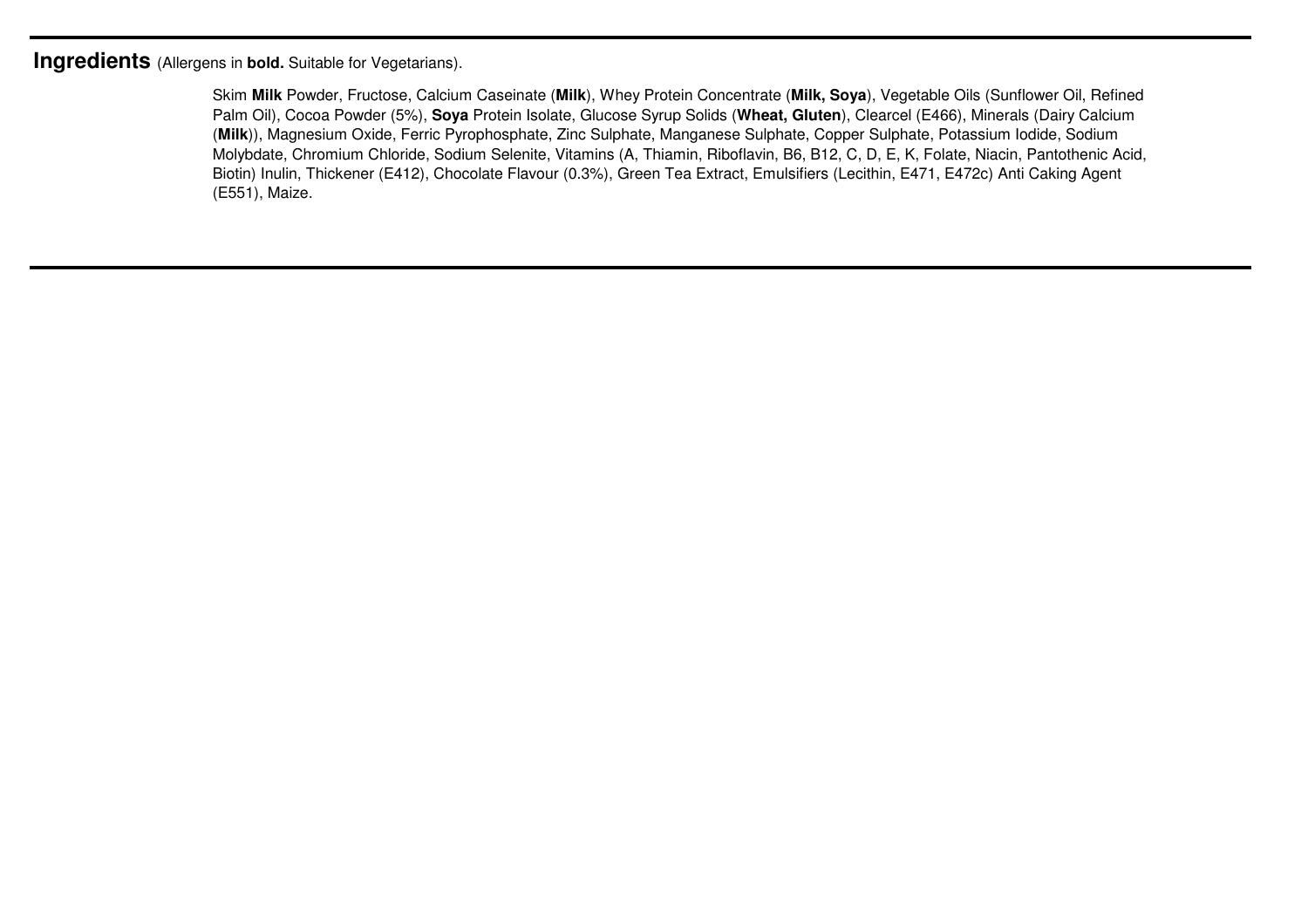# **Slõ Milkshakes+ Banana Flavour**

|                       | <b>Finished Drinks</b> |            |                      |       |               |                      |               |                      |               |                      |               |                   |
|-----------------------|------------------------|------------|----------------------|-------|---------------|----------------------|---------------|----------------------|---------------|----------------------|---------------|-------------------|
|                       | <b>Per 100g</b>        | Per 50g    | <b>Full Fat Milk</b> |       | <b>IDDSI1</b> | $%$ EU<br><b>NRV</b> | <b>IDDSI2</b> | $%$ EU<br><b>NRV</b> | <b>IDDSI3</b> | $%$ EU<br><b>NRV</b> | <b>IDDSI4</b> | %EU<br><b>NRV</b> |
| Grams/ml              | 100                    | 50         | 100                  |       | 300ml         |                      | 200ml         |                      | 200ml         |                      | <b>100ml</b>  |                   |
| Energy kj             | 1652.0                 | 826.0      | 282.0                |       | 1672.0        |                      | 1390.0        |                      | 1390.0        |                      | 1108.0        |                   |
| Energy kcal           | 395.0                  | 197.5      | 68.0                 |       | 401.5         |                      | 333.5         |                      | 333.5         |                      | 265.5         |                   |
| Protein               | 34.5                   | 17.3       | 3.4                  |       | 27.5          |                      | 24.1          |                      | 24.1          |                      | 20.7          |                   |
| Carbohydrate          | 51.0                   | 25.5       | 4.7                  |       | 39.6          |                      | 34.9          |                      | 34.9          |                      | 17.5          |                   |
| of which sugars       | 49.1                   | 24.6       | 4.7                  |       | 38.7          |                      | 34.0          |                      | 34.0          |                      | 17.0          |                   |
| Fat, total $(g)$      | 5.7                    | 2.9        | $4.0\,$              |       | 14.9          |                      | 10.9          |                      | 10.9          |                      | 5.4           |                   |
| Polyunsaturates (g)   | 2.1                    | 1.1        | 0.1                  |       | 1.4           |                      | 1.3           |                      | $1.3$         |                      | $0.6\,$       |                   |
| Monounsaturates (g)   | 1.1                    | 0.6        | 1.0                  |       | 3.6           |                      | 2.6           |                      | 2.6           |                      | 1.3           |                   |
| Trans fatty acids (g) | $0.0\,$                | 0.0        | 0.1                  |       | 0.3           |                      | $0.2\,$       |                      | 0.2           |                      | 0.1           |                   |
| <b>Saturates</b>      | 2.2                    | 1.1        | 2.6                  |       | 8.9           |                      | 6.3           |                      | 6.3           |                      | 3.2           |                   |
| Fibre (g)             | 0.6                    | 0.3        | $0.0\,$              |       | 0.3           |                      | 0.3           |                      | 0.3           |                      | 0.2           |                   |
| Thiamin (mg)          | 0.6                    | 0.3        | $0.0\,$              | 1.1   | 0.4           | 35%                  | 0.4           | 33%                  | 0.4           | 33%                  | 0.2           | 16%               |
| Riboflavin (mg)       | 0.9                    | 0.5        | 0.2                  | 1.4   | $1.2$         | 84%                  | 0.9           | 66%                  | 0.9           | 66%                  | 0.5           | 33%               |
| Niacin (mg)           | 10.2                   | 5.1        | 0.2                  | 16.0  | 5.7           | 36%                  | 5.5           | 34%                  | 5.5           | 34%                  | 2.8           | 17%               |
| from Tryptophan (mg)  | 61.3                   | 30.7       | 0.6                  |       | 32.5          |                      | 31.9          |                      | 31.9          |                      | 15.9          |                   |
| Vitamin B6 (mg)       | 0.9                    | 0.5        | 0.1                  | 1.4   | 0.6           | 45%                  | 0.6           | 41%                  | 0.6           | 41%                  | 0.3           | 20%               |
| Vitamin B12 (µg)      | 1.4                    | 0.7        | 0.9                  | 2.5   | 3.4           | 136%                 | 2.5           | 100%                 | 2.5           | 100%                 | 1.3           | 50%               |
| Pantothenate (mg)     | 3.4                    | 1.7        | 0.6                  | 6.0   | 3.5           | 58%                  | 2.9           | 48%                  | 2.9           | 48%                  | 1.5           | 24%               |
| Biotin (µg)           | 28.4                   | 14.2       | 2.6                  | 50.0  | 22.0          | 44%                  | 19.4          | 39%                  | 19.4          | 39%                  | 9.7           | 19%               |
| Folate $(\mu g)$      | 114.0                  | 57.0       | 8.0                  | 200.0 | 81.0          | 41%                  | 73.0          | 37%                  | 73.0          | 37%                  | 36.5          | 18%               |
| Retinol (µg)          | 458.0                  | 229.0      | 31.0                 |       | 322.0         |                      | 291.0         |                      | 291.0         |                      | 145.5         |                   |
| Carotene (µg)         | 0.0                    | 0.0        | 20.0                 |       | 60.0          |                      | 40.0          |                      | 40.0          |                      | 20.0          |                   |
| Vitamin A (µg)        | 458.0                  | 229.0      | 0.0                  | 800.0 | 229.0         | 29%                  | 229.0         | 29%                  | 229.0         | 29%                  | 114.5         | 14%               |
| Vitamin C (mg)        | 50.0                   | 25.0       | 2.0                  | 80.0  | 31.0          | 39%                  | 29.0          | 36%                  | 29.0          | 36%                  | 14.5          | 18%               |
| Vitamin $K(\mu g)$    | 46.3                   | 23.2       | 0.0                  | 75.0  | 23.2          | 31%                  | 23.2          | 31%                  | 23.2          | 31%                  | 11.6          | 15%               |
| Vitamin $D(\mu g)$    | 2.9                    | 1.5        | 0.0                  | 5.0   | 1.5           | 29%                  | $1.5$         | 29%                  | $1.5$         | 29%                  | 0.7           | 15%               |
| Vitamin E (mg)        | 6.8                    | 3.4        | 0.1                  | 12.0  | 3.6           | 30%                  | 3.6           | 30%                  | 3.6           | 30%                  | 1.8           | 15%               |
| Magnesium (mg/mmol)   | 251.3/10.3             | 125.7/5.15 | 11.0/0.5             | 375   | 158.7/6.7     | 42%                  | 147.7/6.2     | 39%                  | 147.7/6.2     | 39%                  | 136.7/5.65    | 36%               |
| Calcium (mg/mmol)     | 903.9/22.6             | 452.0/11.3 | 122.0/3.1            | 800.0 | 729.5/18.4    | 91%                  | 607.5/15.2    | 76%                  | 607.5/15.2    | 76%                  | 574/14.4      | 72%               |
| Sodium (mg/mmol)      | 271/11.8               | 135.5/5.9  | 44.0/1.9             |       | 267.5/11.6    |                      | 223.5/9.7     |                      | 223.5/9.7     |                      | 179.5/7.8     |                   |
| Potassium (mg/mmol)   | 1091.3/28.0            | 545.7/14.0 | 160.0/4.1            | 2000  | 1025.7/26.3   | 51%                  | 865.7/22.2    | 43%                  | 865.7/22.2    | 43%                  | 705.7/18.1    | 35%               |
| Phosphorus (mg/mmol)  | 715.1/23.1             | 357.1/11.5 | 96.0 / 3.1           | 700.0 | 645.1/30.1    | 92%                  | 549.1/27.0    | 78%                  | 549.1/27.0    | 78%                  | 453.1/14.6    | 65%               |
| Iron (mg)             | 8.8                    | 4.4        | 0.0                  | 14.0  | 4.5           | 32%                  | 4.5           | 32%                  | 4.5           | 32%                  | 2.2           | 16%               |
| Copper (mg)           | 0.7                    | 0.4        | 0.0                  | 1.0   | 0.4           | 35%                  | 0.4           | 35%                  | 0.4           | 35%                  | 0.2           | 18%               |
| Zinc (mg)             | 6.9                    | 3.5        | 0.4                  | 10.0  | 4.7           | 47%                  | 4.3           | 43%                  | 4.3           | 43%                  | 2.1           | 21%               |
| Chloride (mg)         | 585.0                  | 292.5      | 92.0                 | 800.0 | 568.5         | 71%                  | 476.5         | 60%                  | 476.5         | 60%                  | 238.3         | 30%               |
| Manganese (mg)        | 1.3                    | 0.7        | 0.0                  | 2.0   | 0.7           | 33%                  | 0.7           | 33%                  | 0.7           | 33%                  | 0.3           | 16%               |
| Selenium (µg)         | 36.8                   | 18.4       | 1.0                  | 55.0  | 21.4          | 39%                  | 20.4          | 37%                  | 20.4          | 37%                  | 10.2          | 19%               |
| Iodine (µg)           | 101.1                  | 50.6       | 32.0                 | 150.0 | 146.6         | 98%                  | 114.6         | 76%                  | 114.6         | 76%                  | 57.3          | 38%               |
| Folic Acid $(\mu g)$  | 114.0                  | 57.0       | $0.0\,$              |       | 57.0          |                      | 57.0          |                      | 57.0          |                      | 28.5          |                   |
| Chromium (µg)         | 21.6                   | 10.8       | 0.0                  | 40.0  | 10.8          | 27%                  | 10.8          | 27%                  | 10.8          | 27%                  | 5.4           | 27%               |
| Molybdenum (µg)       | 27.0                   | 13.5       | 0.0                  | 50.0  | 13.5          | 27%                  | 13.5          | 27%                  | 13.5          | 27%                  | 6.8           | 14%               |